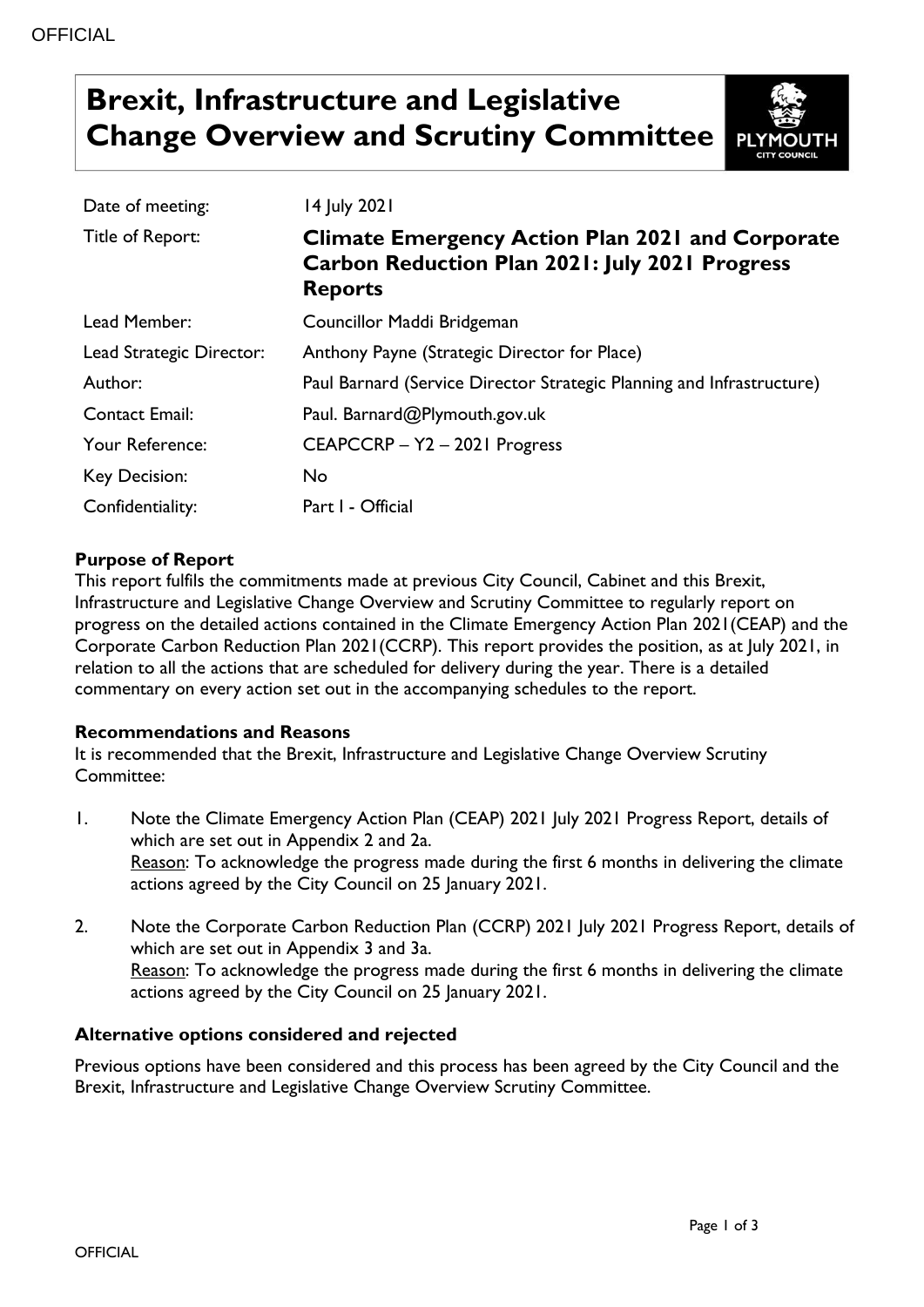# **Relevance to the Corporate Plan and/or the Plymouth Plan**

The actions in the Climate Emergency Action Plan are consistent with the outcomes in the Plymouth Plan, which has been reviewed to reflect the Climate Emergency declaration. The actions in the Corporate Carbon Reduction Plan are also consistent with the themes and values of the Corporate Plan 2021-2025.

## **Implications for the Medium Term Financial Plan and Resource Implications:**

The Climate Emergency Action Plan and the Corporate Carbon Reduction Plan both set out the strategic direction and necessary focus for the City Council and its partners in relation to climate change issues for the 11 years to which the Climate Emergency declaration relates. As both the documents are strategic in nature the precise finance and resourcing implications will be assessed against each individual action as they are progressed. Any future revisions to the Corporate Plan will need to consider the financial implications arising from the commitments set out in future action plans. Budgets will need to be reassessed and capacity released to enable delivery against the stated ambition of net zero by 2030.

## **Carbon Footprint (Environmental) Implications:**

The Climate Emergency Action Plan 2021 and the Corporate Carbon Reduction Plan 2021 will drive the efforts to ensure Plymouth is playing its part in achieving the net zero ambition by 2030 and will therefore have a very positive environmental outcome.

## **Other Implications: e.g. Health and Safety, Risk Management, Child Poverty:**

*\* When considering these proposals members have a responsibility to ensure they give due regard to the Council's duty to promote equality of opportunity, eliminate unlawful discrimination and promote good relations between people who share protected characteristics under the Equalities Act and those who do not.*

The City Council promotes a fairer, more equal Plymouth by investing in communities, putting citizens at the heart of decision making, promoting independence and reducing health and social inequality. By embedding this commitment within the Corporate Plan the City Council is acknowledging the importance of ensuring all communities have an opportunity to thrive in a zero carbon world.

### **Appendices**

*\*Add rows as required to box below*

|    | <b>Ref. Title of Appendix</b>          | <b>Exemption Paragraph Number</b> (if applicable)<br>If some/all of the information is confidential, you must indicate<br>why it is not for publication by virtue of Part 1 of Schedule 12A<br>of the Local Government Act 1972 by ticking the relevant box. |  |   |   |   |   |  |
|----|----------------------------------------|--------------------------------------------------------------------------------------------------------------------------------------------------------------------------------------------------------------------------------------------------------------|--|---|---|---|---|--|
|    |                                        |                                                                                                                                                                                                                                                              |  | 3 | 4 | 5 | 6 |  |
|    | CEAP 2021 - July 2021 Progress Report  |                                                                                                                                                                                                                                                              |  |   |   |   |   |  |
| 2a | $ CEAP 2021 -$ Action Plan (July) 2021 |                                                                                                                                                                                                                                                              |  |   |   |   |   |  |
|    | CCRP 2021 - July 2021 Progress Report  |                                                                                                                                                                                                                                                              |  |   |   |   |   |  |
| 3a | $ CCRP 2021 -$ Action Plan (July) 2021 |                                                                                                                                                                                                                                                              |  |   |   |   |   |  |